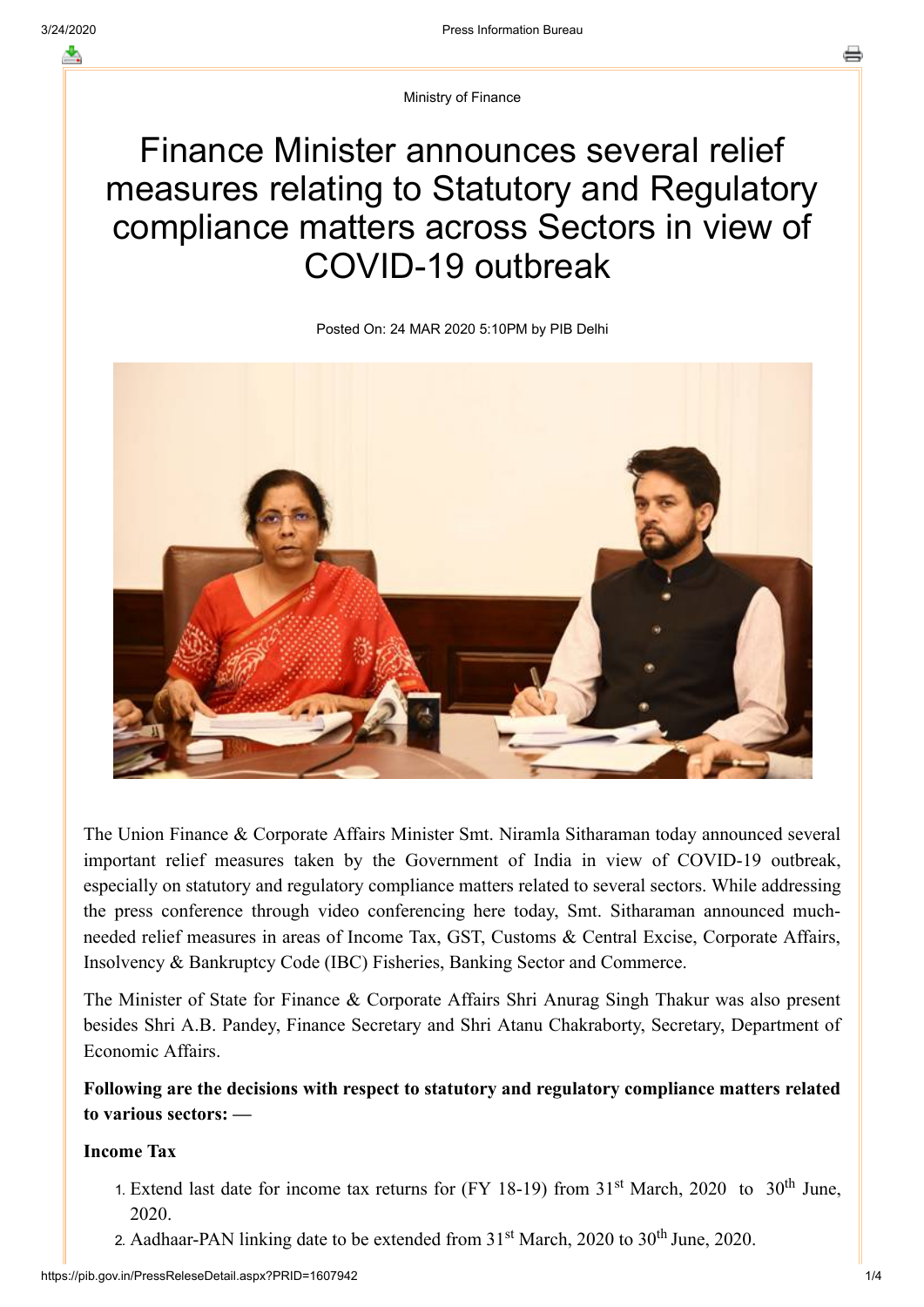- 3. **Vivad se Vishwas scheme** no additional 10% amount, if payment made by June 30, 2020.
- 4. Due dates for issue of notice, intimation, notification, approval order, sanction order, filing of appeal, furnishing of return, statements, applications, reports, any other documents and time limit for completion of proceedings by the authority and any compliance by the taxpayer including investment in saving instruments or investments for roll over benefit of capital gains under Income Tax Act, Wealth Tax Act, Prohibition of Benami Property Transaction Act, Black Money Act, STT law, CTT Law, Equalization Levy law, Vivad Se Vishwas law where the time limit is expiring between  $20^{th}$  March  $2020$  to  $29^{th}$  June  $2020$  shall be extended to 30th June 2020.
- 5. For delayed payments of advanced tax, self-assessment tax, regular tax, TDS, TCS, equalization levy, STT, CTT made between 20th March 2020 and 30<sup>th</sup> June 2020, reduced interest rate at 9% instead of 12 %/18 % per annum ( i.e. 0.75% per month instead of 1/1.5 percent per month) will be charged for this period. No late fee/penalty shall be charged for delay relating to this period.
- 6. Necessary legal circulars and legislative amendments for giving effect to the aforesaid relief shall be issued in due course.

### **GST/Indirect Tax**

- 1. Those having aggregate annual turnover less than Rs. 5 Crore Last date can file GSTR-3B due in March, April and May 2020 by the last week of June, 2020. No interest, late fee, and penalty to be charged.
- 2. Others can file returns due in March, April and May 2020 by last week of June 2020 but the same would attract reduced rate of interest  $(20\%)$  per annum from 15 days after due date (current interest rate is 18 % per annum). No late fee and penalty to be charged, if complied before till  $30^{\text{th}}$  June 2020.
- 3. Date for opting for composition scheme is extended till the last week of June, 2020. Further, the last date for making payments for the quarter ending 31<sup>st</sup> March, 2020 and filing of return for 2019-20 by the composition dealers will be extended till the last week of June, 2020.
- 4. Date for filing GST annual returns of FY 18-19, which is due on 31<sup>st</sup> March, 2020 is extended till the last week of June 2020.
- 5. Due date for issue of notice, notification, approval order, sanction order, filing of appeal, furnishing of return, statements, applications, reports, any other documents, time limit for any compliance under the GST laws where the time limit is expiring between  $20<sup>th</sup>$  March 2020 to 29th June 2020 shall be extended to 30th June 2020.
- 6. Necessary legal circulars and legislative amendments to give effect to the aforesaid GST relief shall follow with the approval of GST Council.
- 7. Payment date under Sabka Vishwas Scheme shall be extended to 30<sup>th</sup> June, 2020. No interest for this period shall be charged if paid by  $30<sup>th</sup>$  June, 2020.

#### **Customs**

- 8.  $24X7$  Custom clearance till end of  $30<sup>th</sup>$  June,  $2020$
- 9. Due date for issue of notice, notification, approval order, sanction order, filing of appeal, furnishing applications, reports, any other documents etc., time limit for any compliance under the Customs Act and other allied Laws where the time limit is expiring between  $20<sup>th</sup>$  March 2020 to 29th June 2020 shall be extended to 30th June 2020.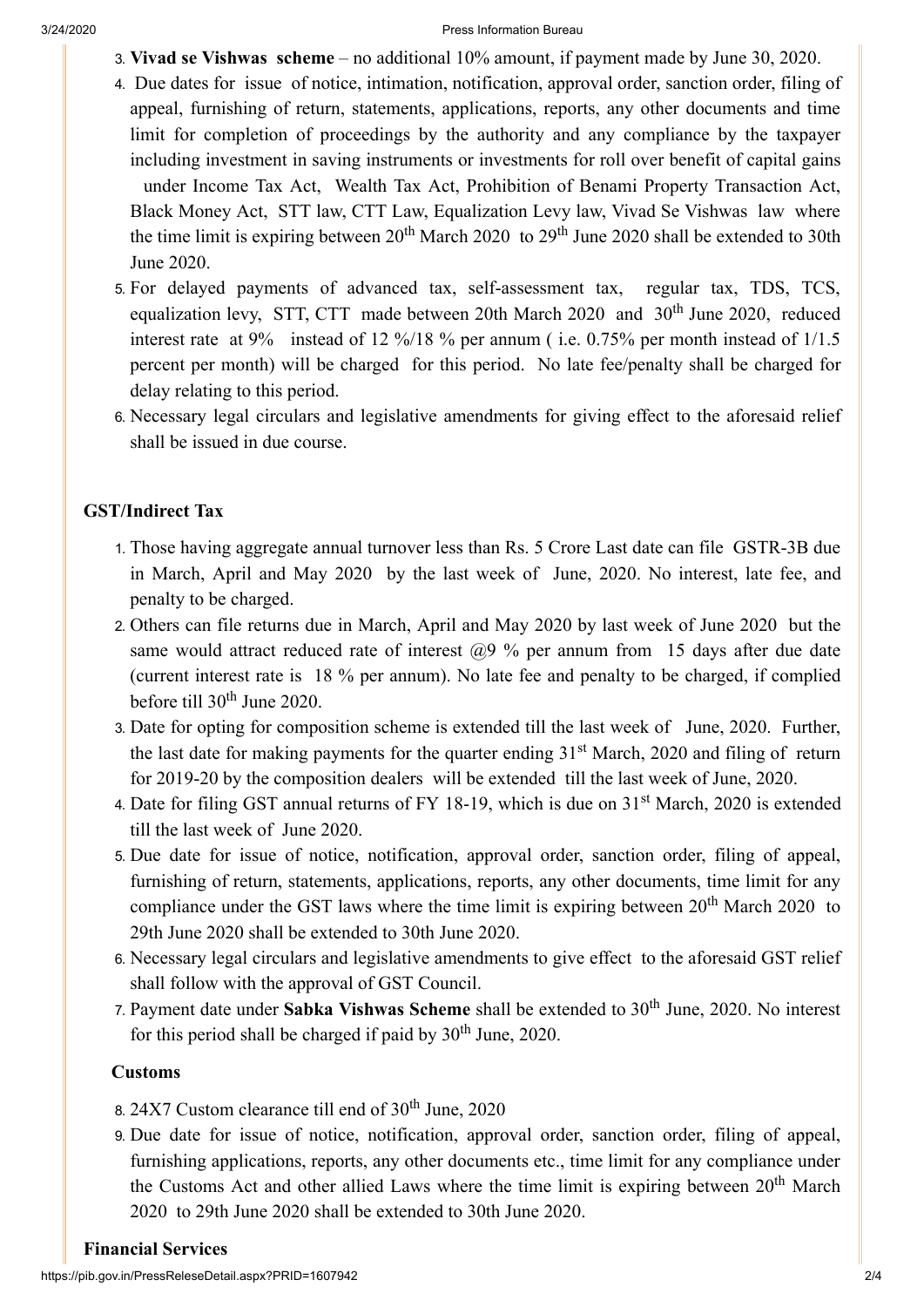- 1. Relaxations for 3 months
- Debit cardholders to withdraw cash for free from any other banks' ATM for 3 months
- Waiver of minimum balance fee
- Reduced bank charges for digital trade transactions for all trade finance consumers

## **Corporate Affairs**

- 1. No additional fees shall be charged for late filing during a moratorium period from 01st April to 30th September 2020, in respect of any document, return, statement etc., required to be filed in the MCA-21 Registry, irrespective of its due date, which will not only reduce the compliance burden, including financial burden of companies/ LLPs at large, but also enable long-standing non-compliant companies/ LLPs to make a 'fresh start';
- 2. The mandatory requirement of holding meetings of the Board of the companies within prescribed interval provided in the Companies Act (120 days), 2013, shall be extended by a period of 60 days till next two quarters i.e., till 30th September;
- 3. Applicability of Companies (Auditor's Report) Order, 2020 shall be made applicable from the financial year 2020-2021 instead of from 2019-2020 notified earlier. This will significantly ease the burden on companies & their auditors for the year 2019-20.
- 4. As per Schedule 4 to the Companies Act, 2013, Independent Directors are required to hold at least one meeting without the attendance of Non-independent directors and members of management. For the year 2019-20, if the IDs of a company have not been able to hold even one meeting, the same shall not be viewed as a violation.
- 5. Requirement to create a Deposit reserve of 20% of deposits maturing during the financial year 2020-21 before 30th April 2020 shall be allowed to be complied with till 30th June 2020.
- 6. Requirement to invest 15% of debentures maturing during a particular year in specified instruments before 30th April 2020, may be done so before 30th June 2020.
- 7. Newly incorporated companies are required to file a declaration for Commencement of Business within 6 months of incorporation. An additional time of 6 more months shall be allowed.
- 8. Non-compliance of minimum residency in India for a period of at least 182 days by at least one director of every company, under Section 149 of the Companies Act, shall not be treated as a violation.
- 9. Due to the emerging financial distress faced by most companies on account of the large-scale economic distress caused by COVID 19, it has been decided to raise the threshold of default under section 4 of the IBC 2016 to Rs 1 crore (from the existing threshold of Rs 1 lakh). This will by and large prevent triggering of insolvency proceedings against MSMEs. If the current situation continues beyond 30th of April 2020, we may consider suspending section 7, 9 and 10 of the IBC 2016 for a period of 6 months so as to stop companies at large from being forced into insolvency proceedings in such force majeure causes of default.
- 10. Detailed notifications/circulars in this regard shall be issued by the Ministry of Corporate Affairs separately.

## **Department of Fisheries**

- 1. All Sanitary Permits (SIPs) for import of SPF Shrimp Broodstock and other Agriculture inputs expiring between 01.03.2020 to 15.04.2020 extended by 3 months
- 2. Delay upto 1 month in arrival of consignments to be condoned.